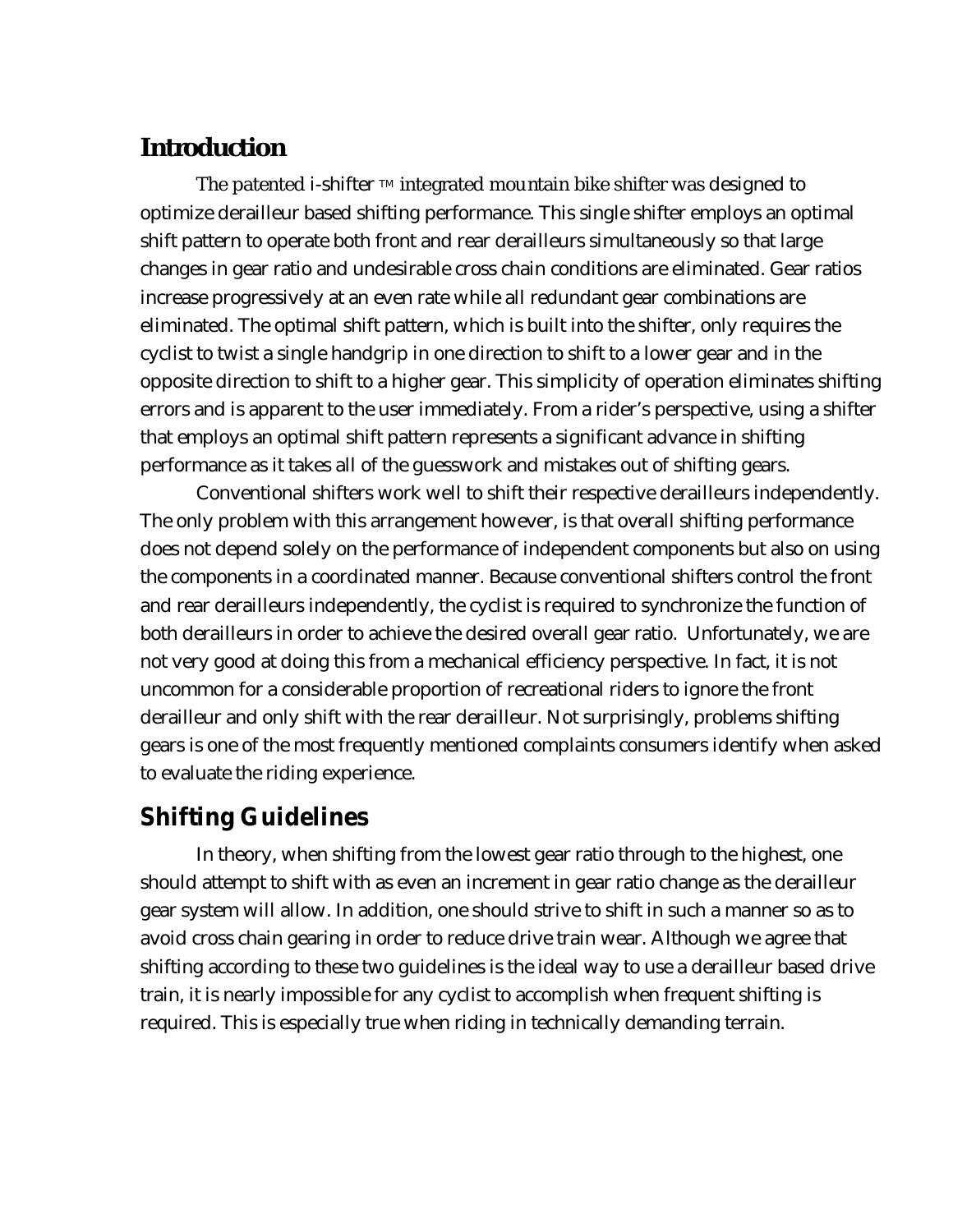# **Actual Gear Ratios**

Of all the gear ratios available to the cyclist, we find that roughly half are redundant. This redundancy limits the actual number of useful gears on a 24-speed transmission to 12. In the table below, redundant gears and cross chained gears combinations are grayed out.

|              |    |      | Chainrings |      | Ratio  |            |
|--------------|----|------|------------|------|--------|------------|
|              |    | 24   | 32         | 42   | Change |            |
|              | 11 | 2.18 | 2.91       | 3.82 | 0.59   | 11 to 12   |
|              | 13 | 1.85 | 2.46       | 3.23 | 0.43   | 10 to 11   |
| Rear<br>Cogs | 15 | 1.60 | 2.13       | 2.80 | 0.34   | 9 to 10    |
|              | 18 | 1.33 | 1.78       | 2.33 | 0.33   | 8 to 9     |
|              | 21 | 1.14 | 1.52       | 2.00 | 0.36   | $7$ to $8$ |
|              | 24 | 1.00 | 1.33       | 1.75 | 0.25   | 6 to 7     |
|              | 28 | 0.86 | 1.14       | 1.50 | 0.19   | 5 to 6     |
|              | 32 | 0.75 | 1.00       | 1.31 | 0.19   | 4 to 5     |
|              |    |      |            |      | 0.14   | 3 to 4     |
|              |    |      |            |      | 0.14   | $2$ to $3$ |
|              |    |      |            |      | 0.11   | 1 to $2$   |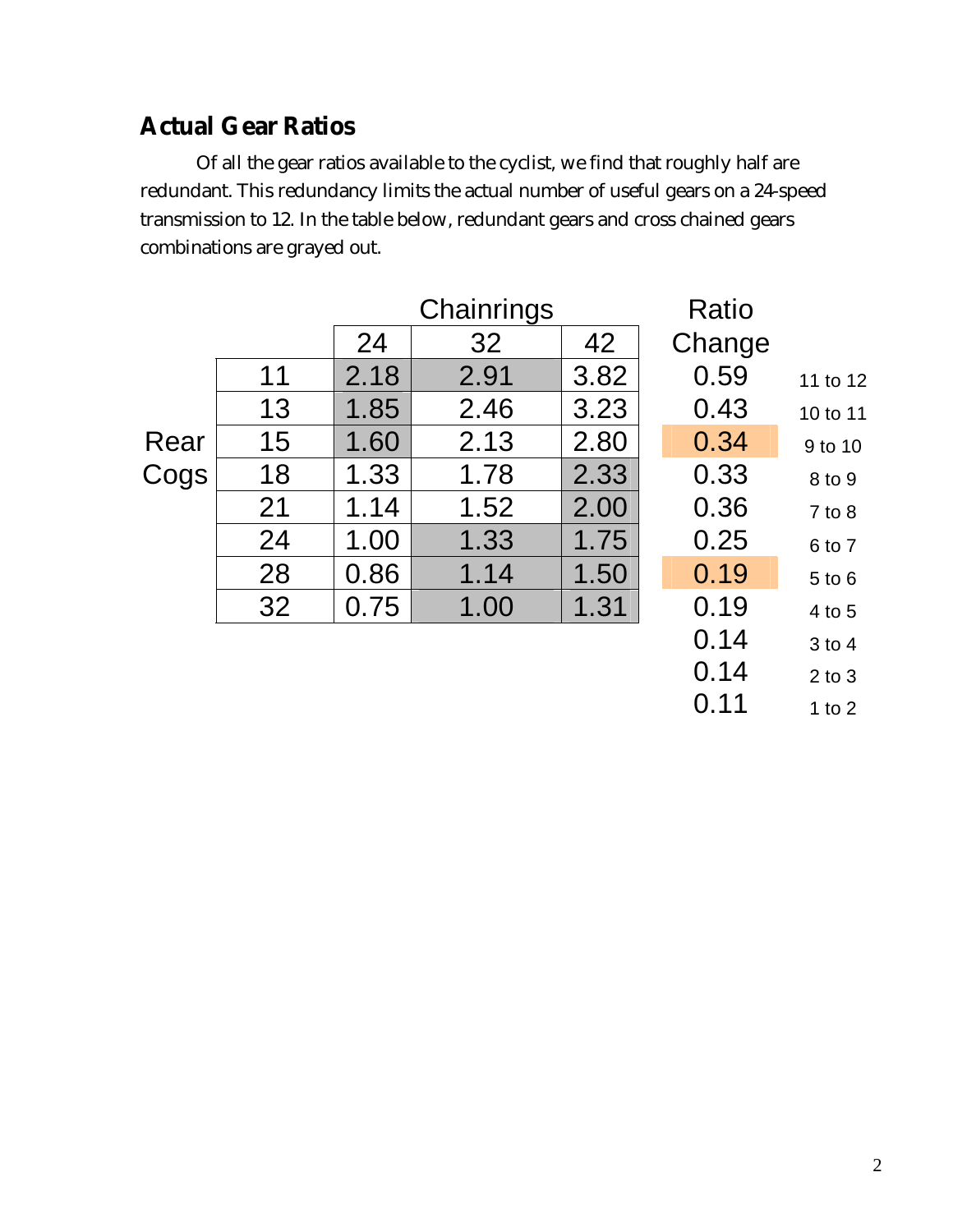In the following charts, gear ratios are plotted to illustrate this redundancy. Chart 1 shows the gear ratios associated with each chain ring on a typical 24 speed transmission.



Chart 1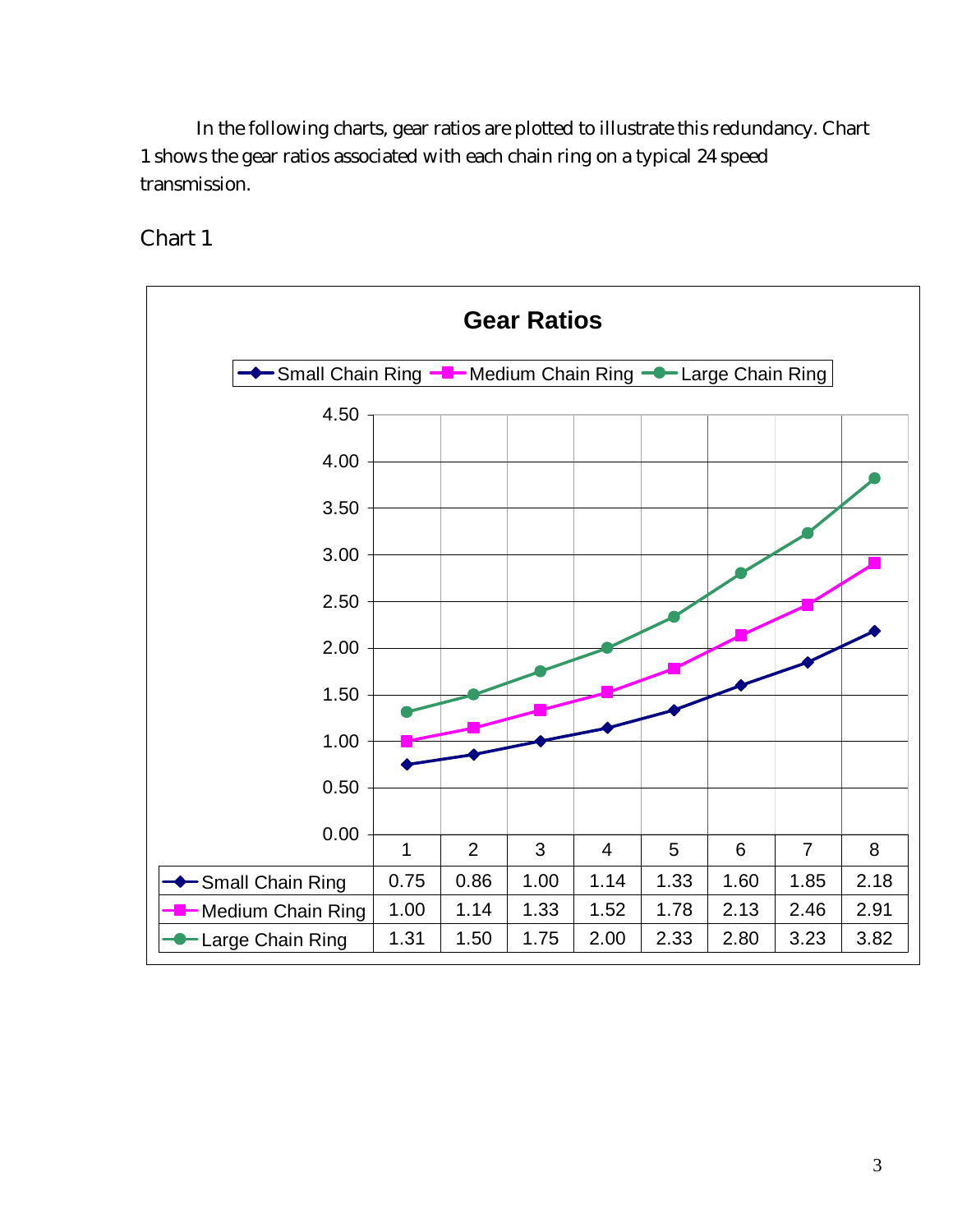Chart 2 illustrates the overlap of each range when these ranges are aligned by gear ratio. Notice how closely the gear ratios are clustered when the ranges are aligned.



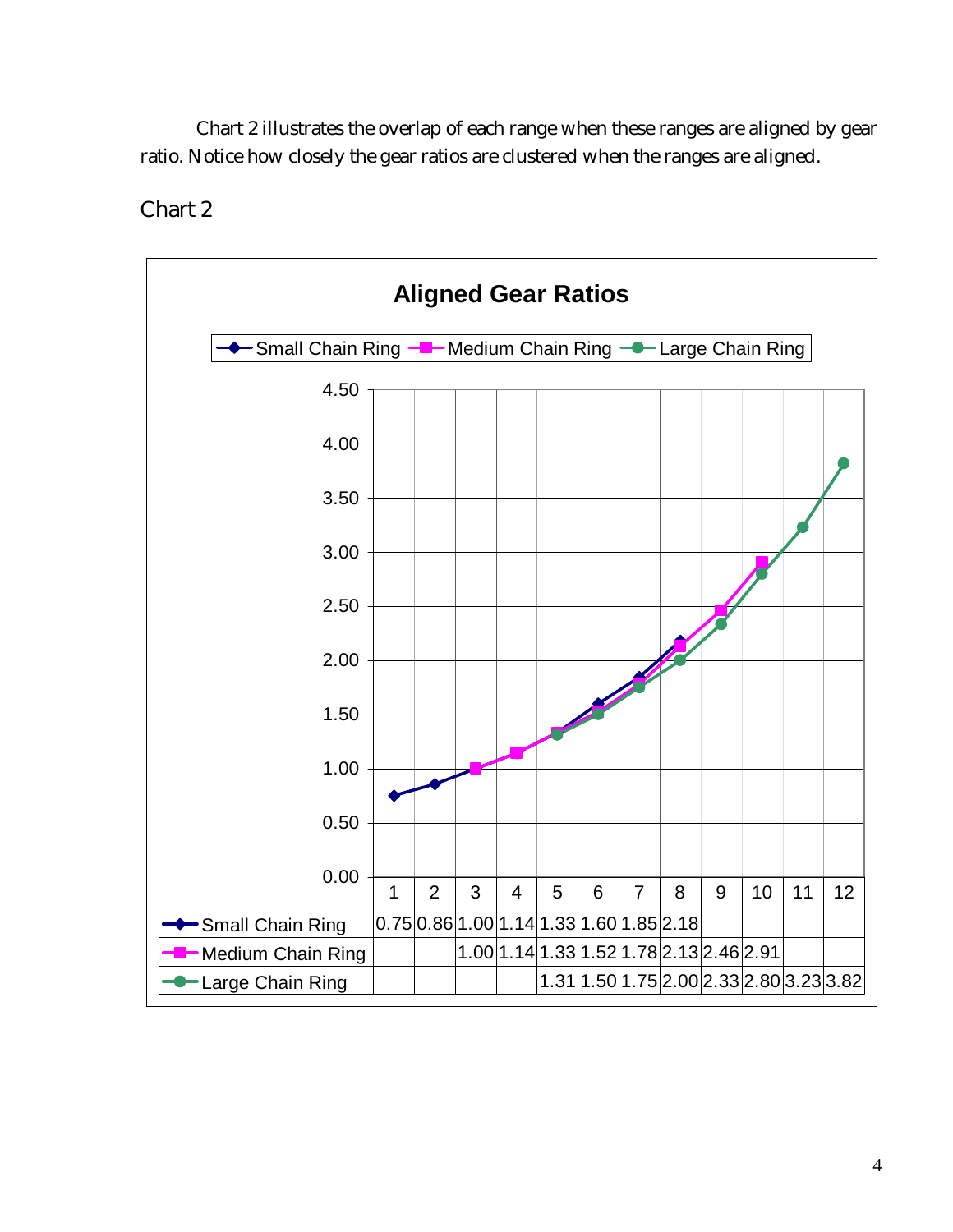When you eliminate all redundant gear ratios and select shift points that minimize the potential for cross chaining, the optimal shift pattern displayed in Chart 3 emerges. You can see from the curve on the graph that this optimal shift pattern changes gear ratio at as even a rate as possible.





Consequently when a front chain ring shift occurs with the optimal shift pattern, the changes in cadence and power output are indistinguishable from a rear derailleur shift because the change in gear ratio is approximately the same. However, when front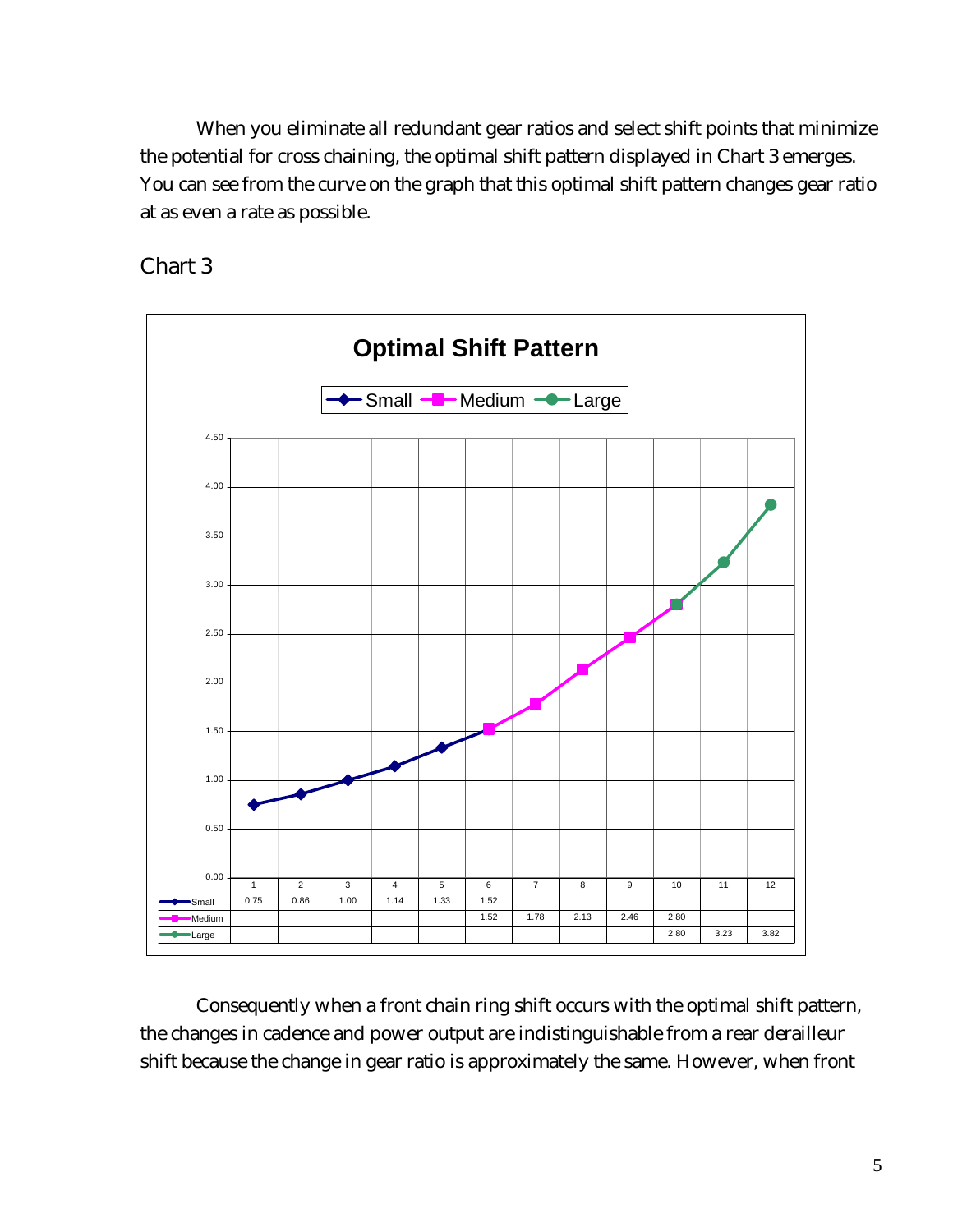chain ring shifts with conventional shifters take place, the gear ratios change dramatically even if you shift to avoid cross chaining.



Chart 4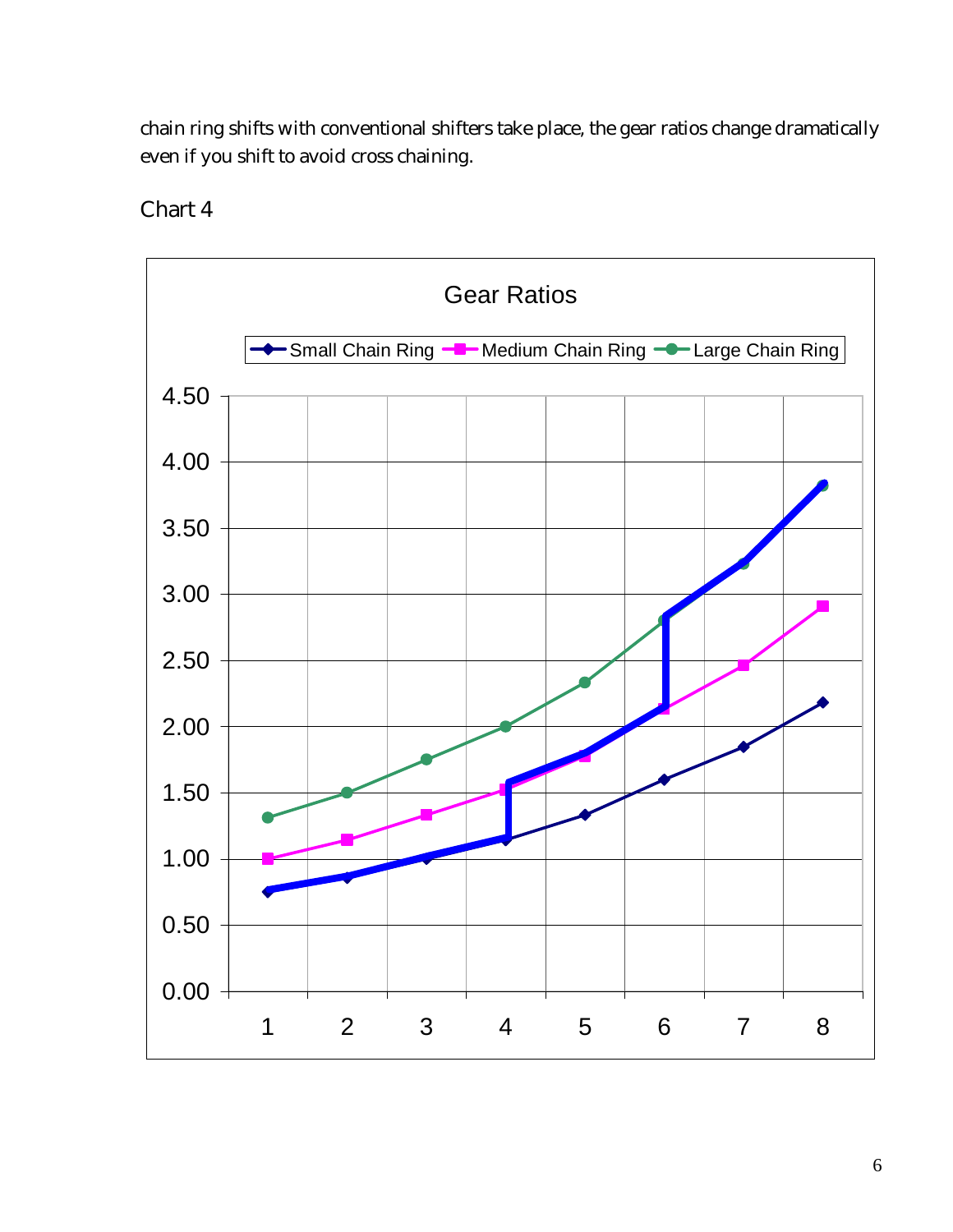# **Cross Chaining**

Table 1 shows an optimal shift pattern. The "Cross" value indicates cross chain gearing combinations. In general, the further away from the optimal gear combination (as indicated by the degree of shading), the worse the cross chain situation becomes.

|      | <b>Gear Ratios</b> |                 |          |                 |          |                  |
|------|--------------------|-----------------|----------|-----------------|----------|------------------|
| Rear | Small              |                 | Medium   |                 | Large    |                  |
| cog  | 24 tooth           | Gear            | 32 tooth | Gear            | 42 tooth | Gear             |
| 32   | 0.75               | 1 <sup>st</sup> | 1.00     | Cross           | 1.31     | <b>Cross</b>     |
| 28   | 0.86               | 2 <sub>nd</sub> | 1.14     | Cross           | 1.50     | <b>Cross</b>     |
| 24   | 1.00               | 3rd             | 1.33     | Cross           | 1.75     | Cross            |
| 21   | 1.14               | 4 <sup>th</sup> | 1.52     | 6 <sup>th</sup> | 2.00     | Cross            |
| 18   | 1.33               | 5 <sup>th</sup> | 1.78     | 7th             | 2.33     | Cross            |
| 15   | 1.60               | Cross           | 2.13     | <b>8th</b>      | 2.80     | $10^{\rm th}$    |
| 13   | 1.85               | Cross           | 2.46     | <b>9th</b>      | 3.23     | 11 <sup>th</sup> |
| 11   | 2.18               | Cross           | 2.91     | Cross           | 3.82     | 12 <sup>th</sup> |

| Table |  |
|-------|--|
|-------|--|

# **i-shifter Advantages**

In addition to eliminating confusion and greatly simplifying shifting, the i-shifter TM technology provides a number of other benefits. These include improved derailleur performance, reduced component wear and better chain retention. Since the i-shifter TM only follows the optimal shift pattern which minimizes cross chaining, it does not require as wide a front derailleur cage as conventional shifters. A narrower front derailleur cage combined with a smaller gear ratio change results in crisper front derailleur shifts than what is possible with conventional front derailleur cages.